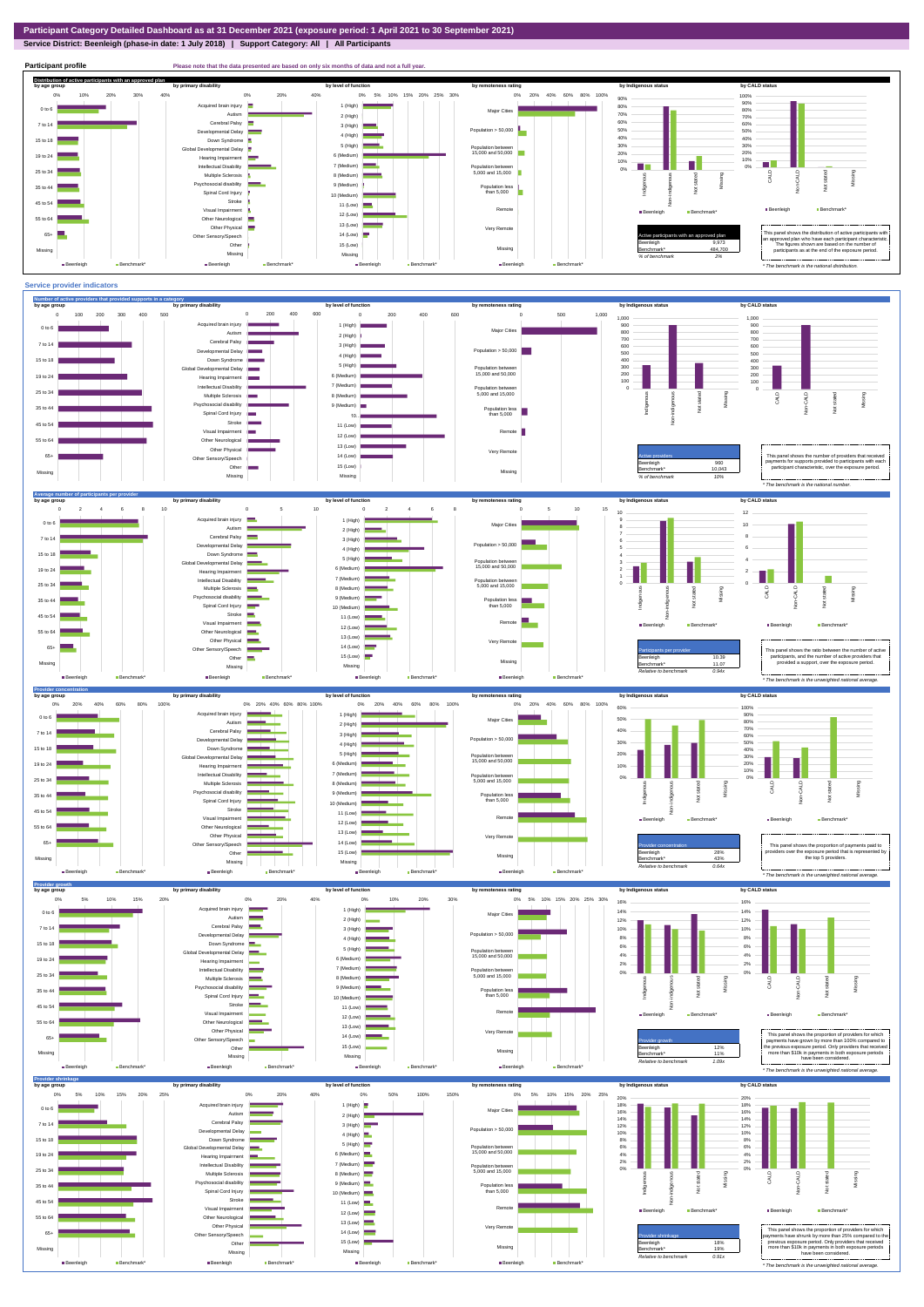## **Service District: Beenleigh (phase-in date: 1 July 2018) | Support Category: All | All Participants**



|                                | Active participants with          |                         | Participants | Provider      | Provider | Provider  | <b>Total plan</b> |                                  |             | Outcomes indicator on | Has the NDIS helped with |
|--------------------------------|-----------------------------------|-------------------------|--------------|---------------|----------|-----------|-------------------|----------------------------------|-------------|-----------------------|--------------------------|
| <b>Support category</b>        | approved plans                    | <b>Active providers</b> | per provider | concentration | arowth   | shrinkage | budgets (\$m)     | Payments (\$m)                   | Utilisation | choice and control    | choice and control?      |
|                                |                                   |                         |              |               |          |           |                   |                                  |             |                       |                          |
| Core                           |                                   |                         |              |               |          |           | 9.6               |                                  |             |                       |                          |
| Consumables                    | 9.238                             | 247                     | 37.4         | 56%           | 4%       | 19%       |                   | 6.5                              | 68%         | 51%                   | 83%                      |
| <b>Daily Activities</b>        | 5.188                             | 414                     | 12.5         | 42%           | 15%      | 21%       | 185.1             | 153.8                            | 83%         | 50%                   | 84%                      |
| Community                      | 5.292                             | 306                     | 17.3         | 44%           | 9%       | 15%       | 67.3              | 57.1                             | 85%         | 49%                   | 83%                      |
| Transport                      | 3.713                             | 113                     | 32.9         | 49%           | $0\%$    | 11%       | 6.1               | 5.8                              | 96%         | 45%                   | 85%                      |
| Core total                     | 9,795                             | 568                     | 17.2         | 41%           | 14%      | 18%       | 268.0             | 223.2                            | 83%         | 51%                   | 83%                      |
|                                |                                   |                         |              |               |          |           |                   |                                  |             |                       |                          |
| <b>Capacity Building</b>       |                                   |                         |              |               |          |           |                   |                                  |             |                       |                          |
| Choice and Control             | 5,627                             | 203                     | 27.7         | 59%           | 4%       | 6%        | 4.0               | 3.9                              | 99%         | 52%                   | 83%                      |
| <b>Daily Activities</b>        | 9.945                             | 425                     | 23.4         | 50%           | 12%      | 10%       | 57.6              | 38.9<br><b>Contract Contract</b> | 68%         | 51%                   | 83%                      |
| Employment                     | 259                               | 37                      | 7.0          | 74%           | $0\%$    | 43%       | 1.8               | 1.0                              | 54%         | 30%                   | 81%                      |
| Relationships                  | 696                               | 101                     | 6.9          | 53%           | 20%      | 7%        | 4.7               | 3.0                              | 64%         | 14%                   | 77%                      |
| Social and Civic               | 906<br><b>College</b>             | 53                      | 17.1         | 56%           | 0%       | 0%        | 1.3               | 0.5                              | 40%         | 39%                   | 76%                      |
| Support Coordination           | 3.941                             | 339                     | 11.6         | 29%           | 12%      | 17%       | 8.8               | 7.2                              | 82%         | 45%                   | 82%                      |
| <b>Capacity Building total</b> | 9.957                             | 652                     | .<br>15.3    | 41%           | 11%      | 11%       | 78.8              | 54.8                             | 70%         | .<br>51%              | 83%                      |
|                                |                                   |                         |              |               |          |           |                   |                                  |             |                       |                          |
| Capital                        |                                   |                         |              |               |          |           |                   |                                  |             |                       |                          |
| Assistive Technology           | 1,968<br><b>Contract Contract</b> | 184                     | 10.7         | 48%           | 4%       | 36%       | 9.7               | 6.2                              | 64%         | 63%                   | 86%                      |
| Home Modifications             | 429                               | 48                      | 8.9          | 62%           | 33%      | 28%       | 2.7               | 1.6                              | 59%         | 55%                   | 86%                      |
| <b>Capital total</b>           | 2.077                             | 209                     | 9.9          | 40%           | 8%       | 35%       | 12.4              | 7.8                              | 63%         | 61%                   | 86%                      |
|                                |                                   |                         |              |               |          |           |                   |                                  |             |                       |                          |
| Missina                        | $\Omega$                          |                         | 0.0          | 0%            | 0%       | 0%        | 0.0               | 0.0                              | 0%          | 0%                    | 0%                       |
|                                |                                   |                         |              |               |          |           |                   |                                  |             |                       |                          |
| All support categories         | 9.973                             | 960                     | 10.4         | 39%           | 12%      | 18%       | 359.1             | 285.8                            | 80%         | 51%                   | 83%                      |

Note: Only the major support categories are shown.<br>Note: Capacity Building total individual Wellbeing, Home Living and Lifelong Learning although these support categories are not shown.<br>Note: A utilisation rate may be abov

| <b>Indicator definitions</b>                                                                                                                        |                                                                                                                                                                                                                                                                                                                                                                                                                                                                                                                                                                                                                                                                                                                                                                                                                 |
|-----------------------------------------------------------------------------------------------------------------------------------------------------|-----------------------------------------------------------------------------------------------------------------------------------------------------------------------------------------------------------------------------------------------------------------------------------------------------------------------------------------------------------------------------------------------------------------------------------------------------------------------------------------------------------------------------------------------------------------------------------------------------------------------------------------------------------------------------------------------------------------------------------------------------------------------------------------------------------------|
| Active participants with approved plans                                                                                                             | Number of active participants who have an approved plan and reside in the service district / have supports relating to the support category in their plan.                                                                                                                                                                                                                                                                                                                                                                                                                                                                                                                                                                                                                                                      |
| <b>Active providers</b><br><b>Participants per provider</b><br><b>Provider concentration</b><br><b>Provider growth</b><br><b>Provider shrinkage</b> | Number of providers that received payments for supports provided to participants within the service district / support category, over the exposure period.<br>Ratio between the number of active participants and the number of active providers.<br>Proportion of provider payments over the exposure period that were paid to the top 10 providers.<br>Proportion of providers for which payments have grown by more than 100% compared to the previous exposure period. Only providers that received more than \$10k in payments in both exposure periods have been considered.<br>Proportion of providers for which payments have shrunk by more than 25% compared to the previous exposure period. Only providers that received more than \$10k in payments in both exposure periods have been considered. |
| <b>Total plan budgets</b><br>Payments<br><b>Utilisation</b>                                                                                         | Value of supports committed in participant plans for the exposure period.<br>Value of all payments over the exposure period, including payments to providers, payments to participants, and off-system payments (in-kind and Younger People In Residential Aged Care (YPIRAC)).<br>Ratio between payments and total plan budgets.                                                                                                                                                                                                                                                                                                                                                                                                                                                                               |
| Outcomes indicator on choice and control<br>Has the NDIS helped with choice and control?                                                            | Proportion of participants who reported in their most recent outcomes survey that they choose who supports them.<br>Proportion of participants who reported in their most recent outcomes survey that the NDIS has helped with choice and control.                                                                                                                                                                                                                                                                                                                                                                                                                                                                                                                                                              |
|                                                                                                                                                     | The green dots indicate the top 10 percentile of service districts / support categories when ranked by performance against benchmark for the given metric. In other words, performing relatively well under the given metric.<br>The red dots indicate the bottom 10 percentile of service districts / support categories when ranked by performance against benchmark for the given metric. In other words, performing relatively poorly under the given metri                                                                                                                                                                                                                                                                                                                                                 |
|                                                                                                                                                     | Note: A higher score is considered to be 'good' performance under some metrics. For example, a high utilisation rate is a sign of a functioning market where participants have access to the supports they need.<br>For other metrics, a lower score is considered to be 'good' performance. For example, a low provider concentration is a sign of a competitive market.                                                                                                                                                                                                                                                                                                                                                                                                                                       |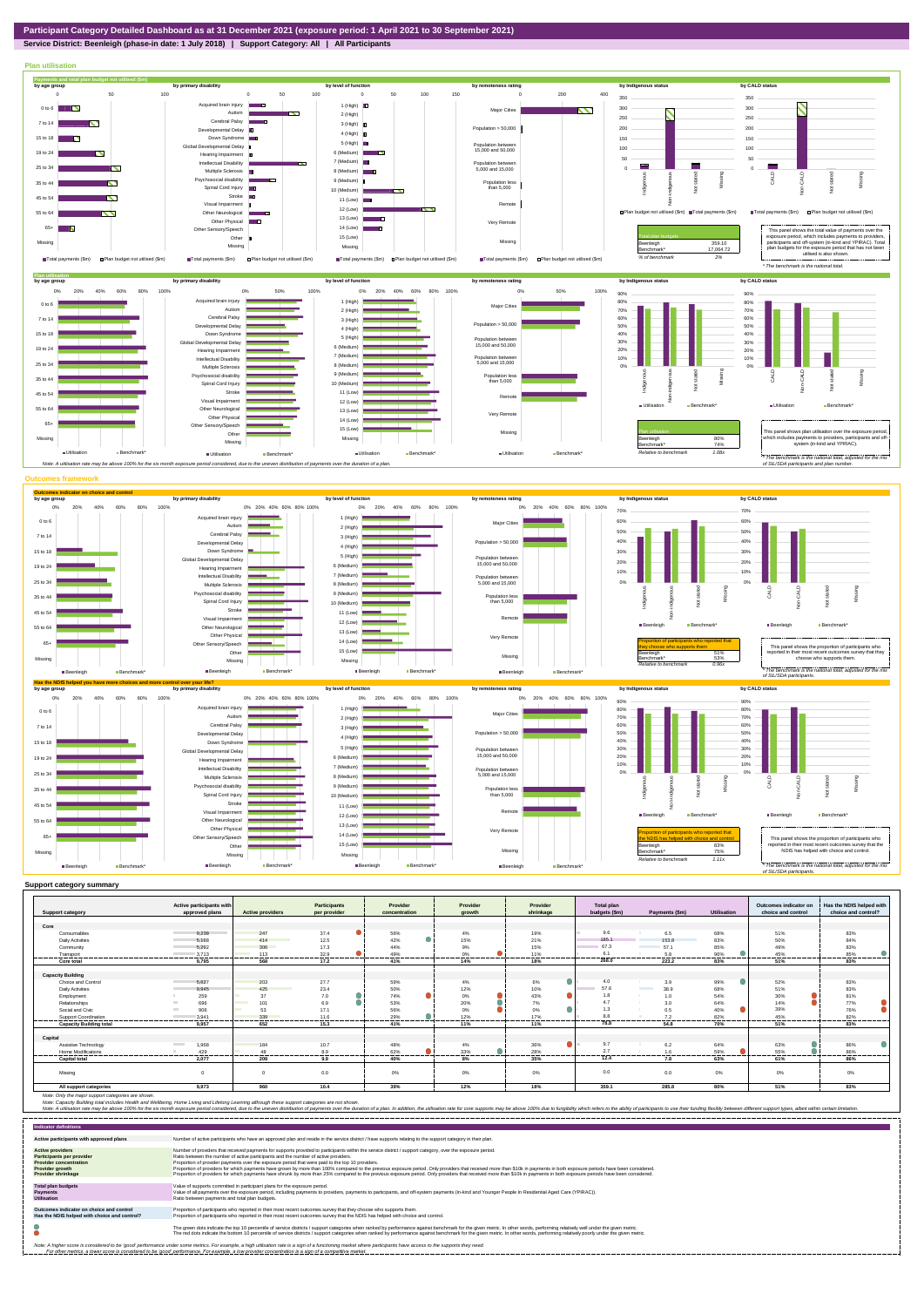**Service District: Beenleigh (phase-in date: 1 July 2018) | Support Category: All | Participants Receiving SIL/SDA**



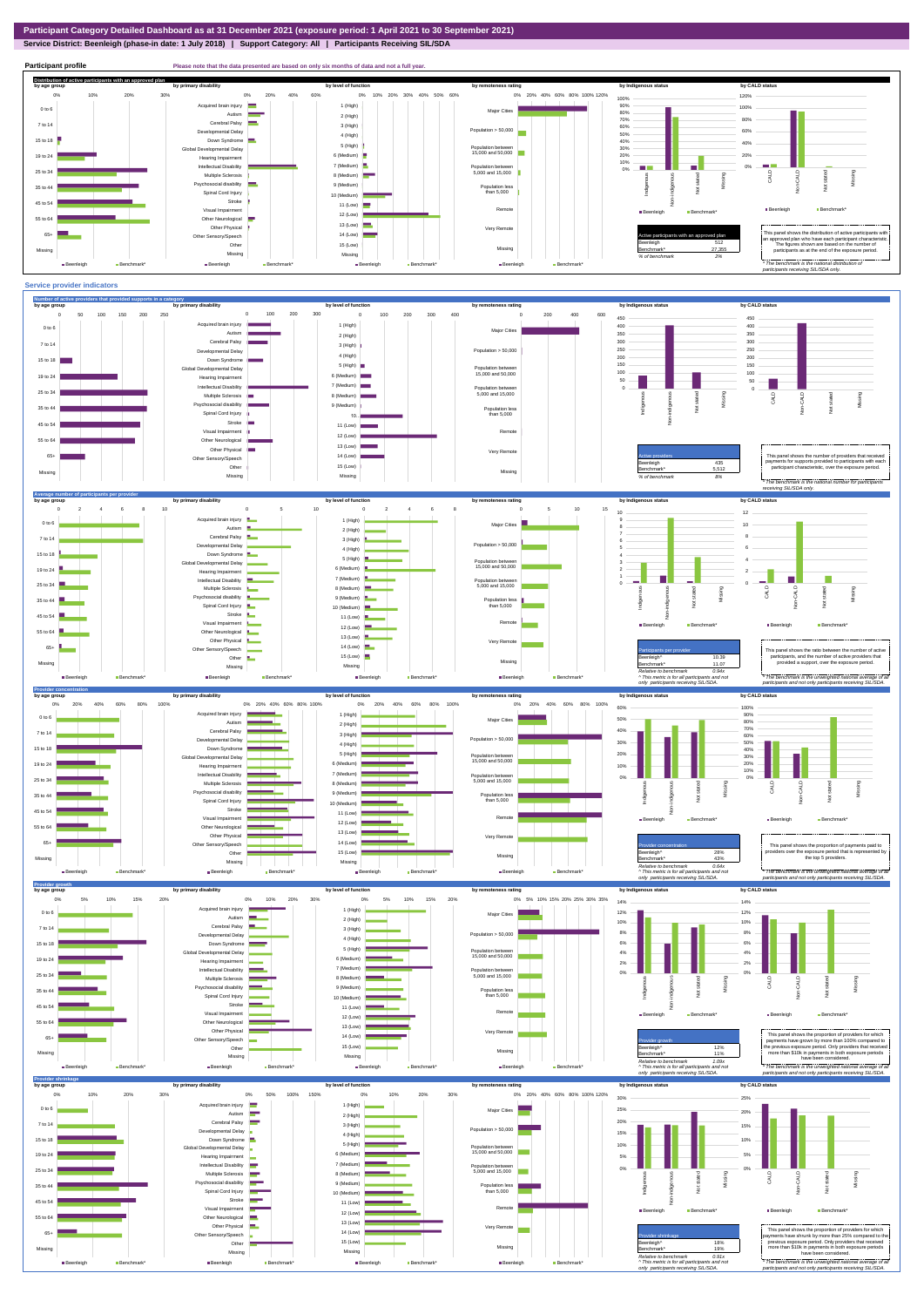

## **Service District: Beenleigh (phase-in date: 1 July 2018) | Support Category: All | Participants Receiving SIL/SDA**



|                                | Active participants with       |                         | <b>Participants</b> | Provider        | Provider          | Provider           | <b>Total plan</b> |                               |                    | Outcomes indicator on | Has the NDIS helped with |
|--------------------------------|--------------------------------|-------------------------|---------------------|-----------------|-------------------|--------------------|-------------------|-------------------------------|--------------------|-----------------------|--------------------------|
| <b>Support category</b>        | approved plans                 | <b>Active providers</b> | per provider        | concentration   | growth            | shrinkage          | budgets (\$m)     | Payments (\$m)                | <b>Utilisation</b> | choice and control    | choice and control?      |
|                                |                                |                         |                     |                 |                   |                    |                   |                               |                    |                       |                          |
| Core                           |                                |                         |                     |                 |                   |                    |                   |                               |                    |                       |                          |
| Consumables                    | 445                            | 95                      | 4.7                 | 66%             | $0\%$             | 27%                | 0.8               | 0.6                           | 77%                | 20%                   | 87%                      |
| <b>Daily Activities</b>        | 512                            | 175                     | 2.9                 | 49%             | 11%               | 27%                | 76.2              | 74.6                          | 98%                | 20%                   | 88%                      |
| Community                      | 488                            | 134                     | 3.6                 | 50%             | 5%                | 16%                | 15.2<br>$\sim$    | <b>Contract State</b><br>13.3 | 87%                | 20%                   | 87%                      |
| Transport                      | 496<br>--------------------    | 64<br>.                 | 7.8<br>.            | 58%<br>-------- | 0%<br>-------     | 0%                 | 0.6<br>--------   | 0.4<br>.                      | 63%<br>------      | 20%<br>.              | 87%<br>---------         |
| Core total                     | 512                            | 254                     | 2.0                 | 48%             | 9%                | 18%                | 92.8              | 88.8                          | 96%                | 20%                   | 88%                      |
|                                |                                |                         |                     |                 |                   |                    |                   |                               |                    |                       |                          |
| <b>Capacity Building</b>       |                                |                         |                     |                 |                   |                    |                   |                               |                    |                       |                          |
| Choice and Control             | 269                            | 66                      | 4.1                 | 58%             | $0\%$             | 0%                 | 0.2               | 0.2                           | 101%               | 25%                   | 87%                      |
| <b>Daily Activities</b>        | 510                            | 171                     | 3.0                 | 42%             | $0\%$             | 23%                | 2.5               | 1.9                           | 76%                | 20%                   | 88%                      |
| Employment                     |                                |                         | $\bullet$<br>0.3    | 100%            | $0\%$             | 0%                 | 0.0               |                               | 69%                | 0%                    | 100%                     |
| Relationships                  | 233                            | 64                      | 3.6                 | 66%             | 15%               | 15%                | 2.1               | 1.4                           | 69%                | 10%                   | 85%                      |
| Social and Civic               |                                |                         | 3.0                 | 100%            | $0\%$             | 0%                 | 0.0               | 0 <sub>0</sub>                | 13%                | 67%                   | 33%                      |
| <b>Support Coordination</b>    | 507<br>                        | 150<br>                 | 3.4<br>,,,,,,,,,,,  | 43%<br>.        | 0%<br>.<br>------ | 35%<br>----------- | 1.5<br>---------- | 1.4<br>--------               | 93%<br>            | 20%<br>               | 88%<br>----------        |
| <b>Capacity Building total</b> | 511                            | 288                     | 1.8                 | 36%             | 3%                | 29%                | 6.3               | 4.9                           | 78%                | 20%                   | 88%                      |
|                                |                                |                         |                     |                 |                   |                    |                   |                               |                    |                       |                          |
| Capital                        |                                |                         |                     |                 |                   |                    |                   |                               |                    |                       |                          |
| Assistive Technology           | 172<br>the control of the con- | 52                      | 3.3                 | 81%             | 13%               | 50%                | 0.8               | 0.7                           | 78%                | 26%                   | 87%                      |
| Home Modifications             | 161<br>the control of the      | 1.8<br>---------        | 8.9<br>.            | 92%<br>.        | 38%<br>.          | 13%<br>-------     | 1.3<br>.          | 0.6<br>                       | 46%<br>            | 23%<br>-------        | 85%<br>--------          |
| <b>Capital total</b>           | 237                            | 70                      | 3.4                 | 67%             | 25%               | 31%                | 2.2               | 1.3                           | 59%                | 22%                   | 87%                      |
|                                |                                |                         |                     |                 |                   |                    |                   |                               |                    |                       |                          |
| Missing                        | $\Omega$                       | $\Omega$                | 0.0                 | 0%              | 0%                | 0%                 | 0.0               | 0.0                           | 0%                 | 0%                    | 0%                       |
| All support categories         | 512                            | 435                     | 1.2                 | 46%             | 9%                | 20%                | 101.3             | 95.0                          | 94%                | 20%                   | 88%                      |

Note: Only the major support categories are shown.<br>Note: Capacity Building total individual Wellbeing, Home Living and Lifelong Learning although these support categories are not shown.<br>Note: A utilisation rate may be abov

| <b>Indicator definitions</b>                                                                                                                 |                                                                                                                                                                                                                                                                                                                                                                                                                                                                                                                                                                                                                                                                                                                                                                                                                 |
|----------------------------------------------------------------------------------------------------------------------------------------------|-----------------------------------------------------------------------------------------------------------------------------------------------------------------------------------------------------------------------------------------------------------------------------------------------------------------------------------------------------------------------------------------------------------------------------------------------------------------------------------------------------------------------------------------------------------------------------------------------------------------------------------------------------------------------------------------------------------------------------------------------------------------------------------------------------------------|
| Active participants with approved plans                                                                                                      | Number of active participants who have an approved plan and reside in the service district / have supports relating to the support category in their plan.                                                                                                                                                                                                                                                                                                                                                                                                                                                                                                                                                                                                                                                      |
| <b>Active providers</b><br><b>Participants per provider</b><br><b>Provider concentration</b><br>Provider growth<br><b>Provider shrinkage</b> | Number of providers that received payments for supports provided to participants within the service district / support category, over the exposure period.<br>Ratio between the number of active participants and the number of active providers.<br>Proportion of provider payments over the exposure period that were paid to the top 10 providers.<br>Proportion of providers for which payments have grown by more than 100% compared to the previous exposure period. Only providers that received more than \$10k in payments in both exposure periods have been considered.<br>Proportion of providers for which payments have shrunk by more than 25% compared to the previous exposure period. Only providers that received more than \$10k in payments in both exposure periods have been considered. |
| <b>Total plan budgets</b><br>Payments<br><b>Utilisation</b>                                                                                  | Value of supports committed in participant plans for the exposure period.<br>Value of all payments over the exposure period, including payments to providers, payments to participants, and off-system payments (in-kind and Younger People In Residential Aged Care (YPIRAC)).<br>Ratio between payments and total plan budgets.                                                                                                                                                                                                                                                                                                                                                                                                                                                                               |
| Outcomes indicator on choice and control<br>Has the NDIS helped with choice and control?                                                     | Proportion of participants who reported in their most recent outcomes survey that they choose who supports them.<br>Proportion of participants who reported in their most recent outcomes survey that the NDIS has helped with choice and control.                                                                                                                                                                                                                                                                                                                                                                                                                                                                                                                                                              |
|                                                                                                                                              | The green dots indicate the top 10 percentile of service districts / support categories when ranked by performance against benchmark for the given metric. In other words, performing relatively well under the given metric.<br>The red dots indicate the bottom 10 percentile of service districts / support categories when ranked by performance against benchmark for the given metric. In other words, performing relatively poorly under the given metri                                                                                                                                                                                                                                                                                                                                                 |
|                                                                                                                                              | Note: A higher score is considered to be 'good' performance under some metrics. For example, a high utilisation rate is a sign of a functioning market where participants have access to the supports they need.<br>For other metrics, a lower score is considered to be 'good' performance. For example, a low provider concentration is a sign of a competitive market.                                                                                                                                                                                                                                                                                                                                                                                                                                       |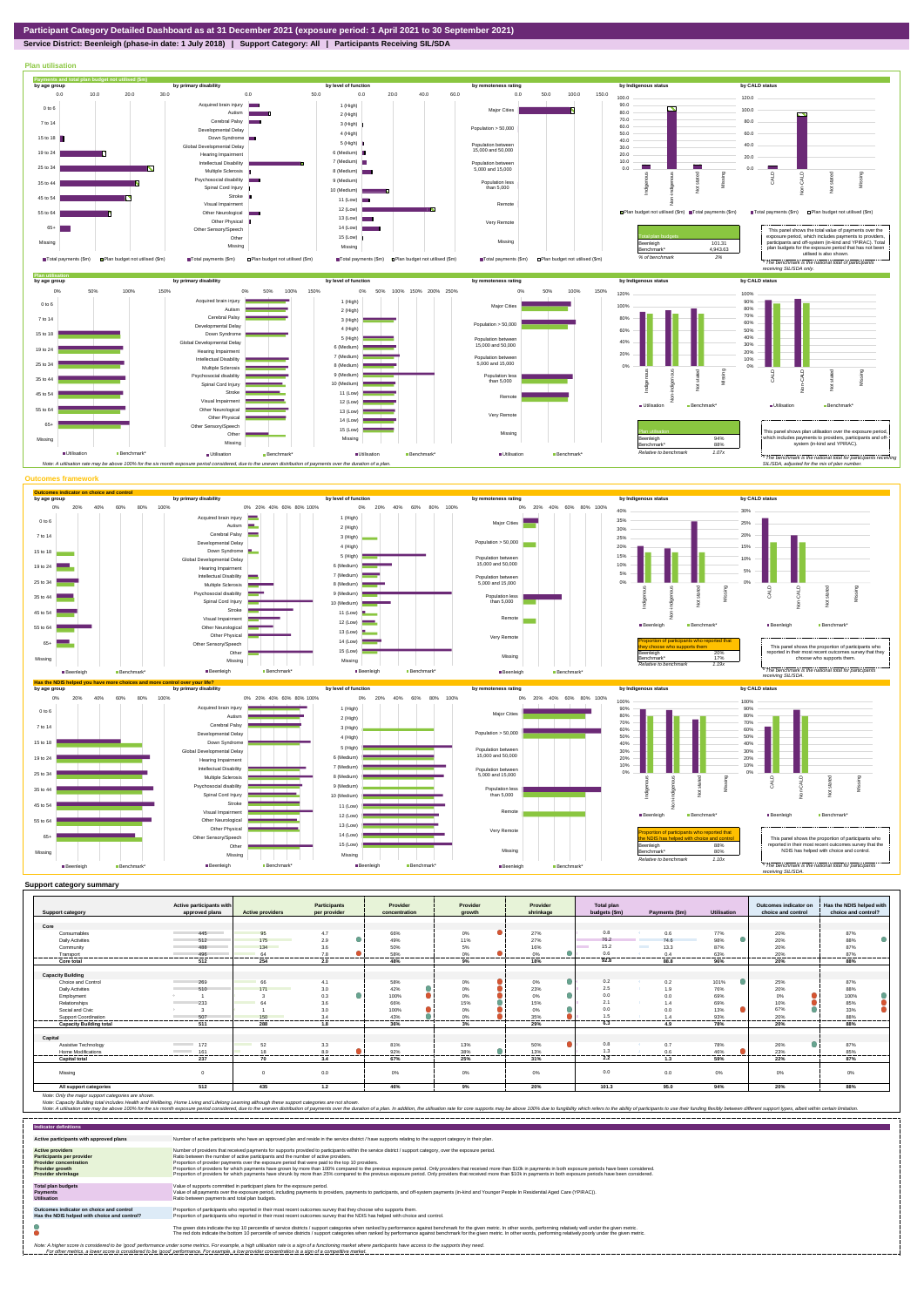**Service District: Beenleigh (phase-in date: 1 July 2018) | Support Category: All | Participants Not Receiving SIL/SDA**